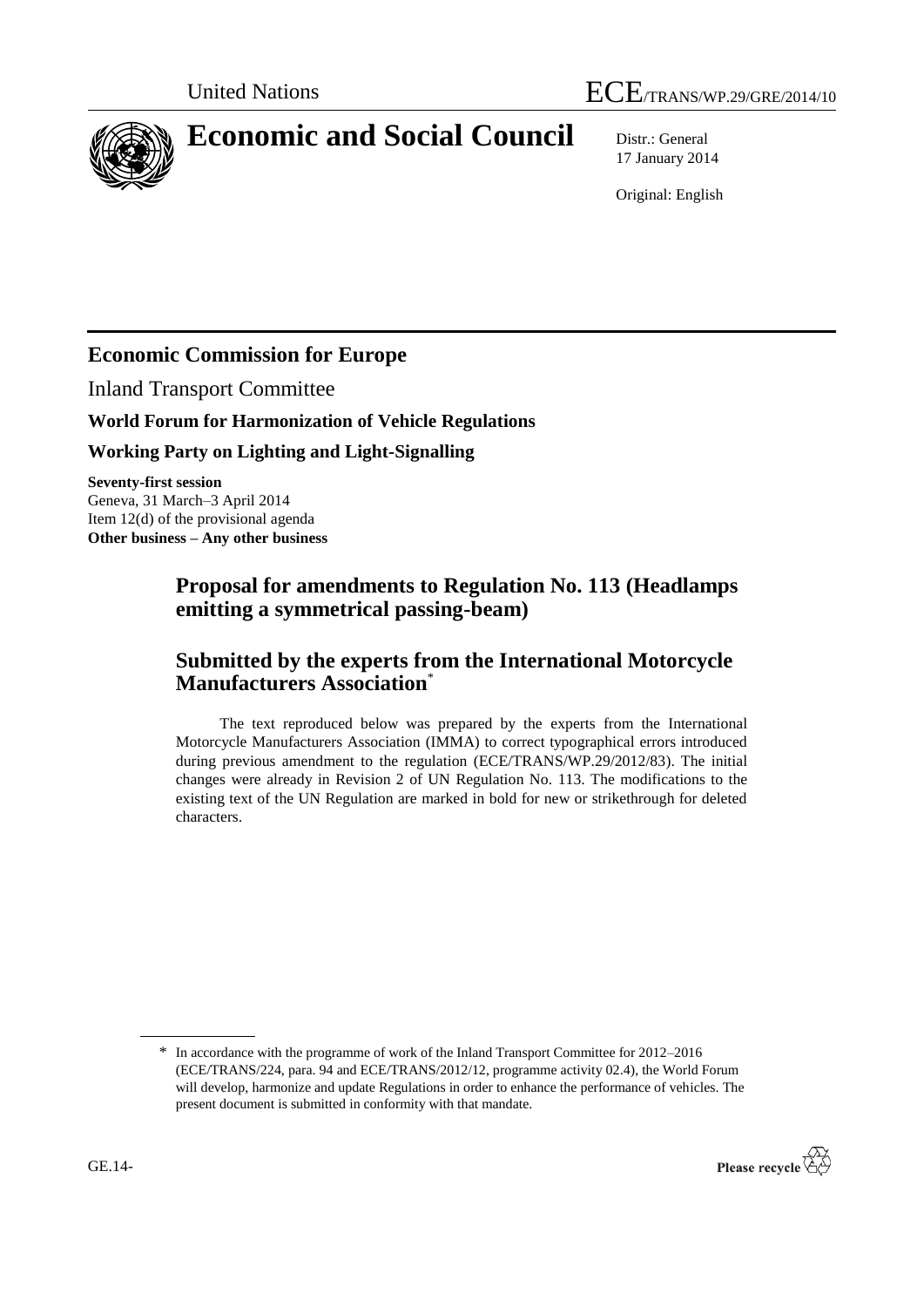## **I. Proposal**

*Annex 1,*

*Item 9*, amend to read:

"**9.** Brief description:

| Number and specific identification code(s) of electronic light source control gear(s), if any: |    |                                                          |  |  |  |  |
|------------------------------------------------------------------------------------------------|----|----------------------------------------------------------|--|--|--|--|
| $\ldots$ "                                                                                     |    |                                                          |  |  |  |  |
| <i>Annex 8</i> , amend to read:                                                                |    |                                                          |  |  |  |  |
| Abbreviations:                                                                                 | P: | passing beam lamp                                        |  |  |  |  |
|                                                                                                | D: | driving beam lamp $(D_1 + D_2)$ means two driving beams) |  |  |  |  |

F: front fog lamp

**: means a cycle of 15 minutes off and 5 minutes lit.** -----------

**: means a cycle of 9 minutes off and 1 minutes lit.**

All following grouped headlamps and front fog lamps together with the added class B marking symbols are given as examples and are not exhaustive.

| 1. | P or D or F (C-BS or R-BS or B)              | $P, D$ or $F$<br><b>Additional light source</b><br>of bend lighting<br>O | 12 <sub>h</sub> |
|----|----------------------------------------------|--------------------------------------------------------------------------|-----------------|
| 2. | $P+D$ (CR-BS)<br>or $P+D_1+D_2$ (CR-BS R-BS) | D<br><b>Additional light source</b><br>of bend lighting<br>O             | 12 h            |

"…

...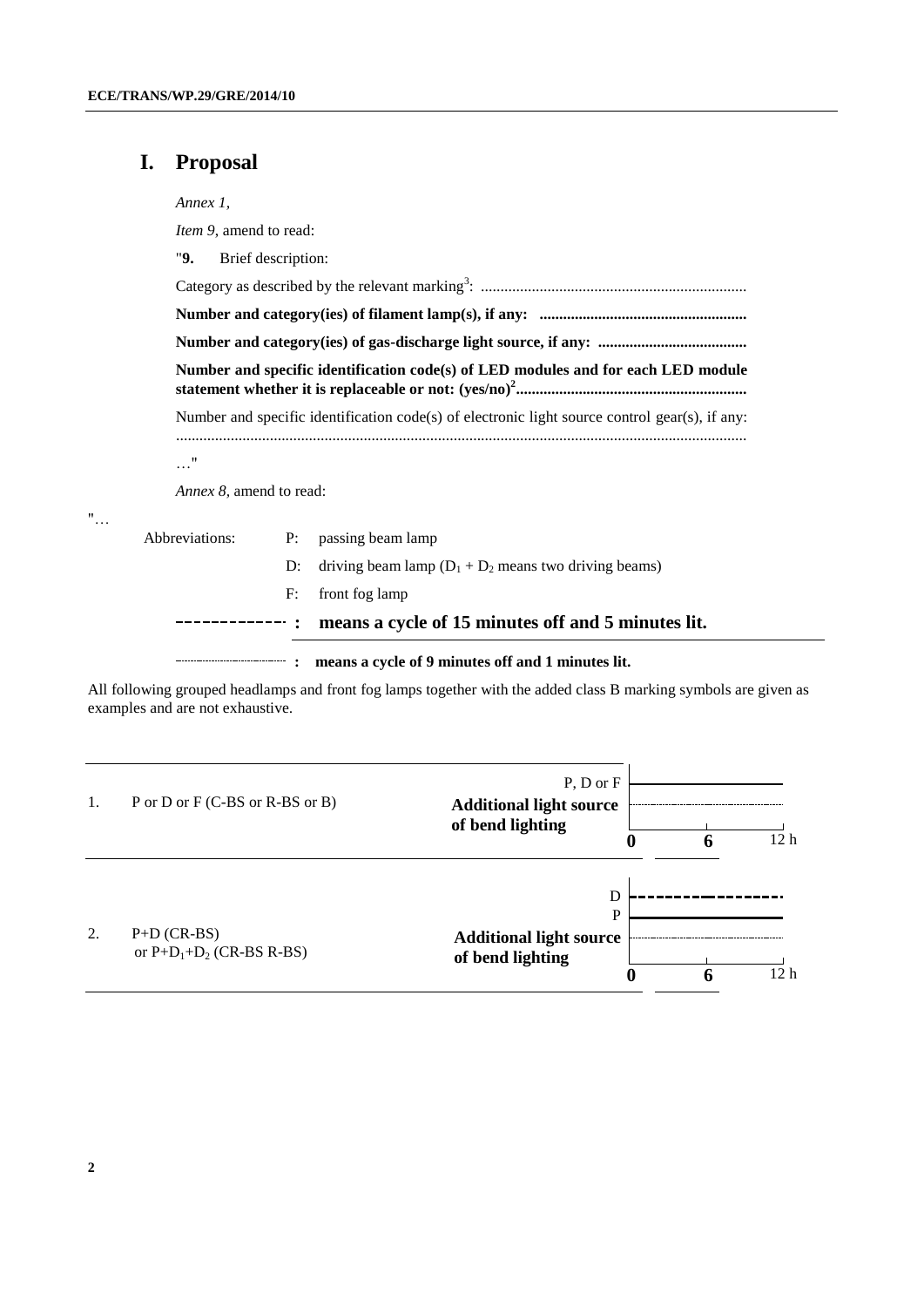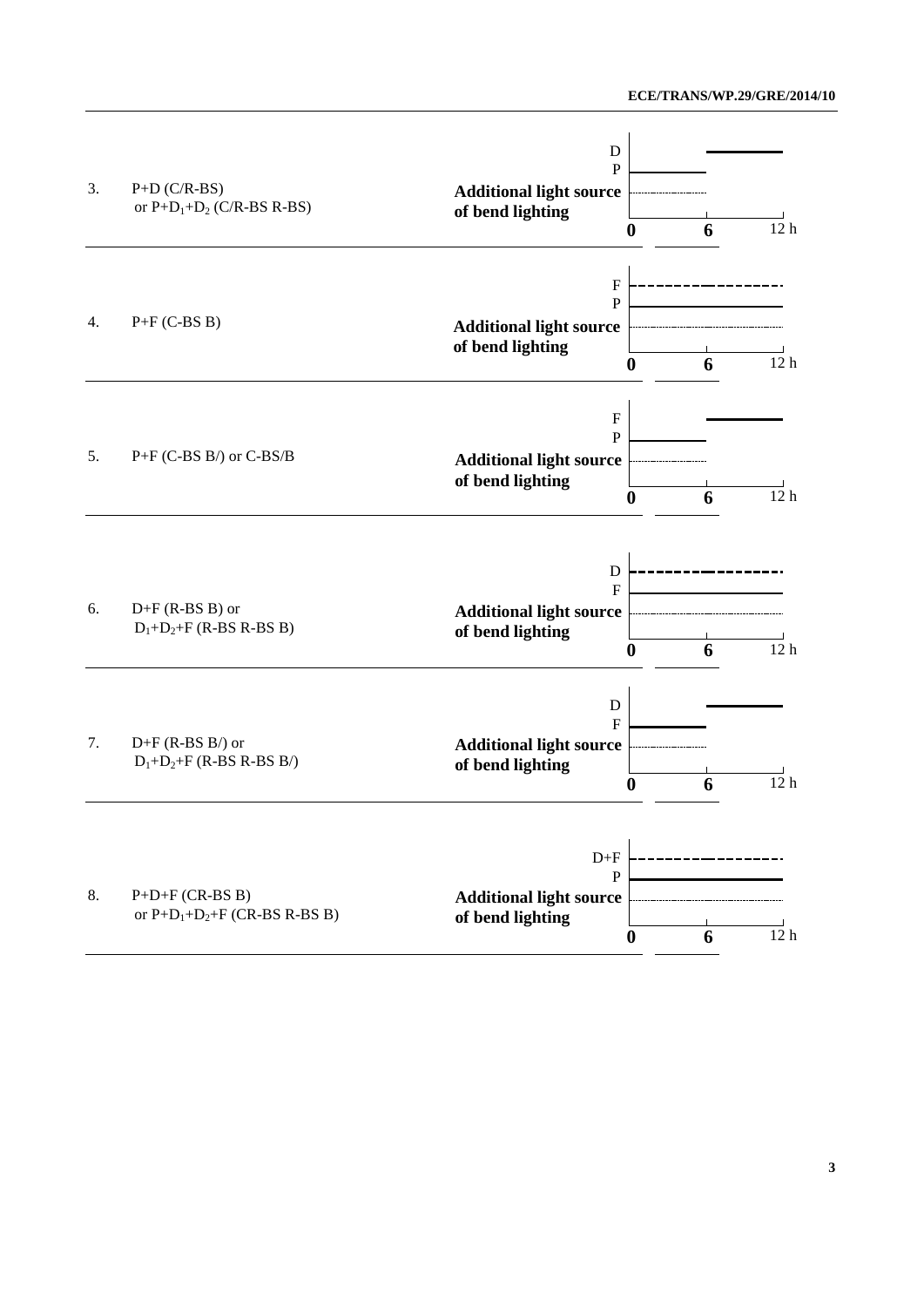

### **II. Justification**

1. This proposal corrects the unintentional editorial errors in the documentation process of ECE/TRANS/WP.29/2012/83.

#### **A. Annex 1, Item 9**

2. Original intention of the amendment (WP29/2012/83) was to add two sentences to Annex 1, Item 9, as stated below;

(a) Number and specific identification code(s) of additional lighting unit(s) and for each LED module a statement whether it is replaceable or not, if any: .....

(b) The minimum bank angle(s) to satisfy the requirement of paragraph 6.2.8.1., if any:…..

3. The rest of item 9 was supposed to remain unchanged, but the above mentioned three lines indicated by boldface, which had existed before the amendment (WP29/2012/83), were erroneously deleted in the documentation process of WP29/2012/83.

#### **B. Annex 8**

4. Original intention of the amendment (ECE/TRANS/WP29/2012/83) was only to add the dotted lines to the thermal cycle diagrams of Annex 8, in order to indicate the lighting